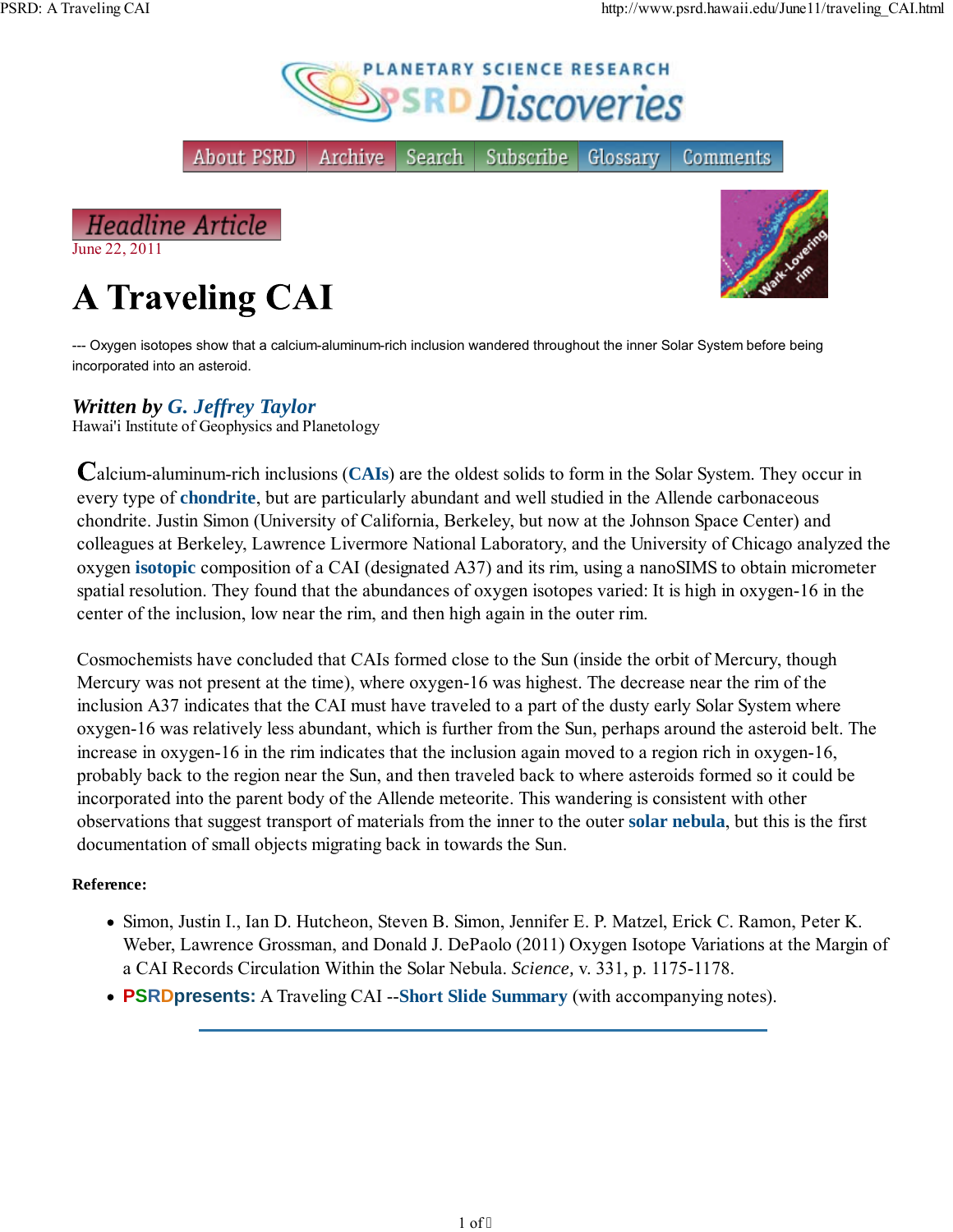### **CAIs and Their Rims**

AIs are composed of highly **refractory** elements, including calcium, aluminum, titanium, and magnesium, and minerals composed of them; see the table below.

| <b>MINERAL</b> | <b>FORMULA</b>                             | <b>MINERAL</b>   | <b>FORMULA</b>                     |
|----------------|--------------------------------------------|------------------|------------------------------------|
| melilite       | $Ca2Al[AlSiO7]$ and $Ca2Mg[Si2O7]$ mixture | anorthite        | $CaAl2Si2O8$                       |
| spinel         | MgAl <sub>2</sub> O <sub>4</sub>           | perovskite       | CaTiO <sub>3</sub>                 |
| hibonite       | CaAl <sub>12</sub> O <sub>19</sub>         | Ca-rich pyroxene | CaMgSi <sub>2</sub> O <sub>6</sub> |
| forsterite     | $Mg_2SiO_4$                                |                  |                                    |

The CAI composition represents the first few percent of the solids that condense from a gas with the composition of the Sun, making CAIs the first solids to form in the Solar System. Their antiquity is proven by lead isotopic analyses (see PSRD article: **Dating The Earliest Solids in our Solar System**), and by high concentrations of the short-lived isotope  $^{26}$ Al that is shown to be present by an excess in  $^{26}$ Mg, to which it decays with a half life of only 700,000 years.

Concentric rims of somewhat less refractory materials often surround these old objects. The rims are called "**Wark-Lovering rims**" in honor of the Australian cosmochemists who first described them, David Wark and John Lovering. The rims, about 50 micrometers thick, typically consist of three concentric layers. From the border with the CAI and moving outwards, these are:

- Spinel with perovskite inclusions
- Melilite, often altered by aqueous fluids on meteorite parent asteroids to minerals such as sodalite
- Calcium-rich pyroxene

These three ubiquitous layers may be accompanied by other layers, such as an outer forsterite one or hibonite intergrown with the spinel layer. The rim sequence has been explored through thermodynamic calculations reported by none other than Justin Simon and others in a paper in 2005. The rim mineralogy is consistent with placing the melilite-rich CAI interior at high temperatures (almost 1700 **Kelvin**) in a gas rich in magnesium, silicon oxide, and oxygen. By moving through a gas at different temperatures, the entire rim mineral sequence can be formed, beginning with a melilite-rich CAI. Although the Wark-Lovering rims form after the CAI they cover, they still formed early in the history of the solar nebula, as demonstrated by the presence of the same amount of excess  $^{26}$ Al as the CAIs.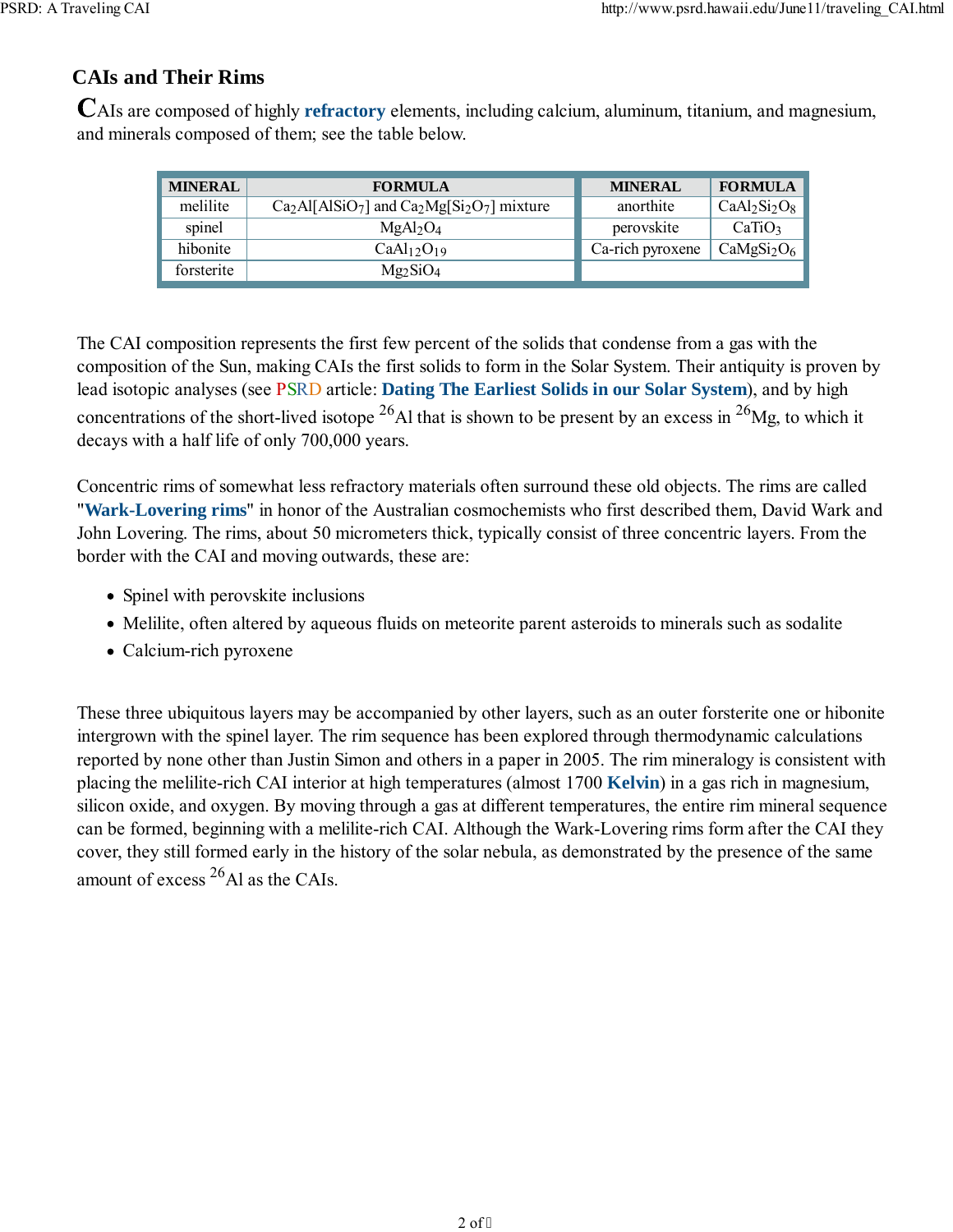

#### Wark-Lovering Rim on a CAI in Meteorite NWA 4502

Image courtesy of Alexander Krot, University of Hawaii.

Back-scattered electron image of a Wark-Lovering rim surrounding a calcium-aluminum-rich inclusion (CAI) in the meteorite NWA 4502. Interior of the CAI (left half of the image) consists mostly of melilite (mel). The rim is a bit ragged, but is clearly marked by a region of spinel (sp) with hibonite (hib), melilite with perovskite (pv), and high-calcium pyroxene (cpx).

#### **Oxygen Isotopes in Solar System Materials**

The oxygen that makes up half of every rock and 21% of Earth's atmosphere is composed of three isotopes with atomic weights of 16, 17, and 18.  $^{16}O$  is the most abundant (99.76% of all the oxygen), followed by  $^{18}O$ , with <sup>17</sup>O bringing up the rear (only about 4 ten-thousandths the abundance of <sup>16</sup>O). In spite of <sup>16</sup>O being so abundant compared to the others, the set of three isotopes provides important information about the source of the raw materials to the Solar System and about processes operating in the solar nebula. The solar nebula, also called the protoplanetary disk, is the immense rotating cloud of gas and dust in which the Sun, planets, asteroids, comets, and other objects in the Solar System formed.

One informative way to plot oxygen isotopic data is to use all three isotopes by plotting the  $17O/16O$  ratio against the  $18O/16O$  ratio, as shown in the diagram below. In general, rocks in and on a given planet fall along a well-defined line with a slope of about ½; the line for terrestrial rocks is labeled "TF" in the graphs below. A remarkable discovery made more than three decades ago by Robert Clayton (University of Chicago) and coworkers was that primitive materials in chondrites plot along a line that suggests addition or subtraction of <sup>16</sup>O. Cosmochemists have concluded that the nebula had two distinct reservoirs of oxygen, one rich in <sup>16</sup>O (lower along the "CAI" line in the diagram below) and one somewhat depleted in  ${}^{16}O$ . Justin Simon and his colleagues do not delve into the origin of these two reservoirs. Instead, they use oxygen isotopic variations throughout the Solar System as a monitor of the travels taken by the inclusion they studied, designated A37. For a discussion of the source of the two oxygen reservoirs, see PSRD article: **New View of Gas and Dust in the Solar Nebula**.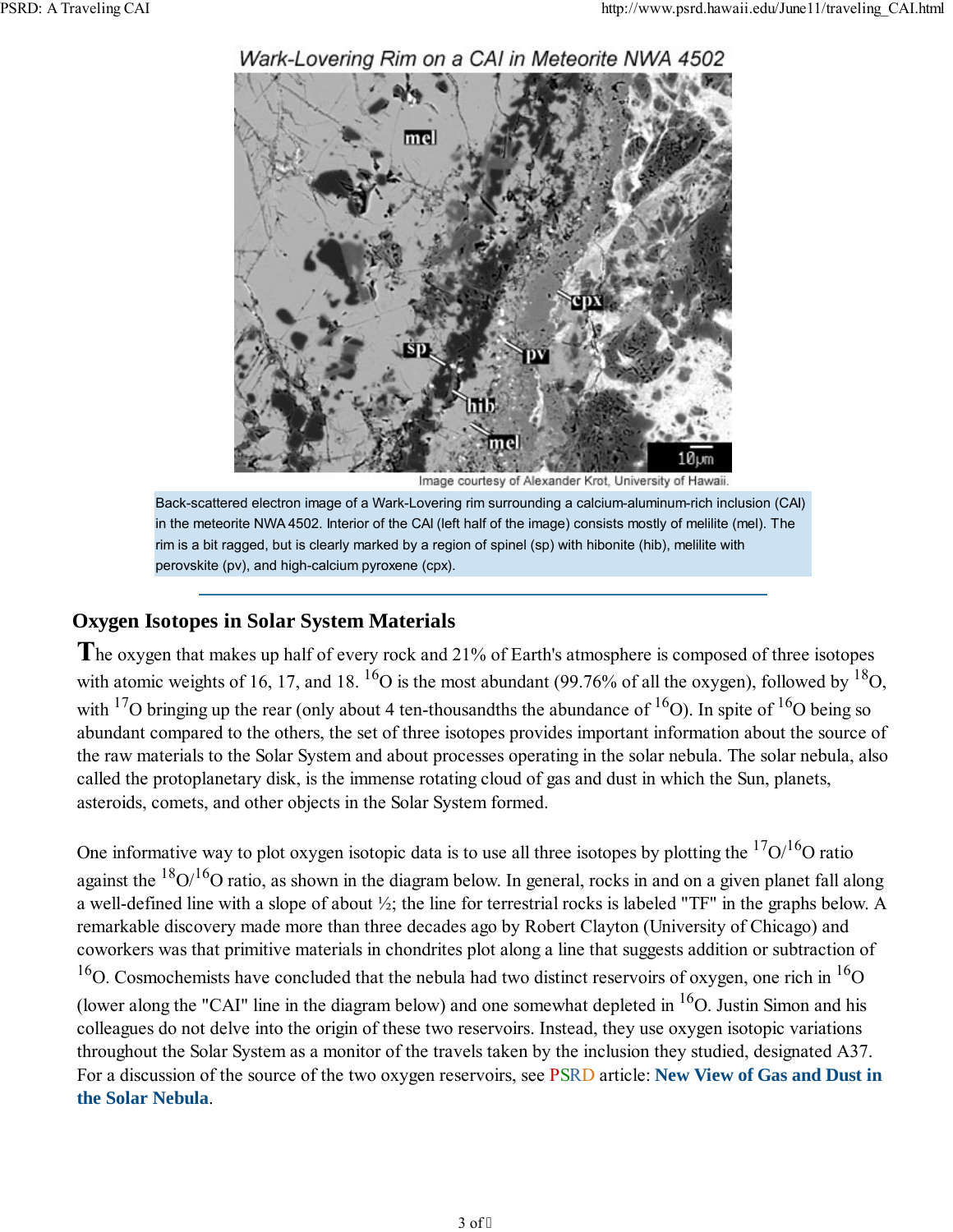

(From Clayton, R., 1993, Oxygen Isotopes in Meteorites, Annu. Rev. Earth Planet. Sci., v.21, p. 123.)

Plot showing the  ${}^{18}O/{}^{16}O$  and  ${}^{17}O/{}^{16}O$  ratios in chondrules and CAIs in meteorites in parts per thousand. Data have been standardized to standard mean ocean water (SMOW) and plotted as deviations from that value. The meteorite components define a line with much steeper slope than the fractionation line (TF) line, which is consistent with loss or addition of  ${}^{16}O$ . Samples from the Moon plot on the TF line and meteorites from Mars and differentiated (melted) asteroids plot close to it. A shorthand way to show the deviation from the TF line is to plot the vertical displacement of any point from it, as indicated graphically in purple. This parameter ( $\Delta^{17}$ O) is called "big delta O-17" by cosmochemists. Justin Simon and colleagues present their oxygen isotopic data in terms of big delta O-17.

An important feature of oxygen isotopic variations in the Solar System is that there appears to be a systematic variation with distance from the Sun. CAIs formed closest to the Sun, where it was hottest (thus accounting for their refractory nature) have the most <sup>16</sup>O (lowest value of  $\Delta^{17}$ O). The iron-magnesium chondrules that occur in abundance in chondrites formed further out in the nebula and have the least  $16$ O (highest  $\Delta^{17}$ O), similar to the oxygen isotopic composition of planets. The fascinating feature of A37 is that it seems to have oxygen representative of both <sup>16</sup>O-rich and <sup>16</sup>O-poor environments. (The  $\Delta^{17}$ O nomenclature, for the data from Simon and colleagues, is a bit confusing in that the large values are larger negative numbers than the small values, so when we say  $\Delta^{17}$ O becomes larger, it means less negative, even though the numerical value of the negative number decreases. You have to know your signs in cosmochemistry.)

## **CAI A37 and its Oxygen Isotopes**

AIs tend to be studied so intensely that they are usually given a name. In this case, A37, a 4 x 7-millimeter refractory inclusion in the Allende chondrite. The inclusion has a distinct Wark-Lovering rim. Simon and coworkers characterized the mineralogy of the CAI and its rim, and then used a nanoSIMS to measure the oxygen isotopic composition of different portions. (SIMS stands for secondary ion mass spectrometry. For more information, see PSRD article: **Ion Microprobe**.) Such a detailed study had not been done before because conventional SIMS has lower spatial resolution ("only" 10 micrometers). The nanoSIMS allows oxygen isotopic measurements at smaller scales, down to a micrometer, or even less.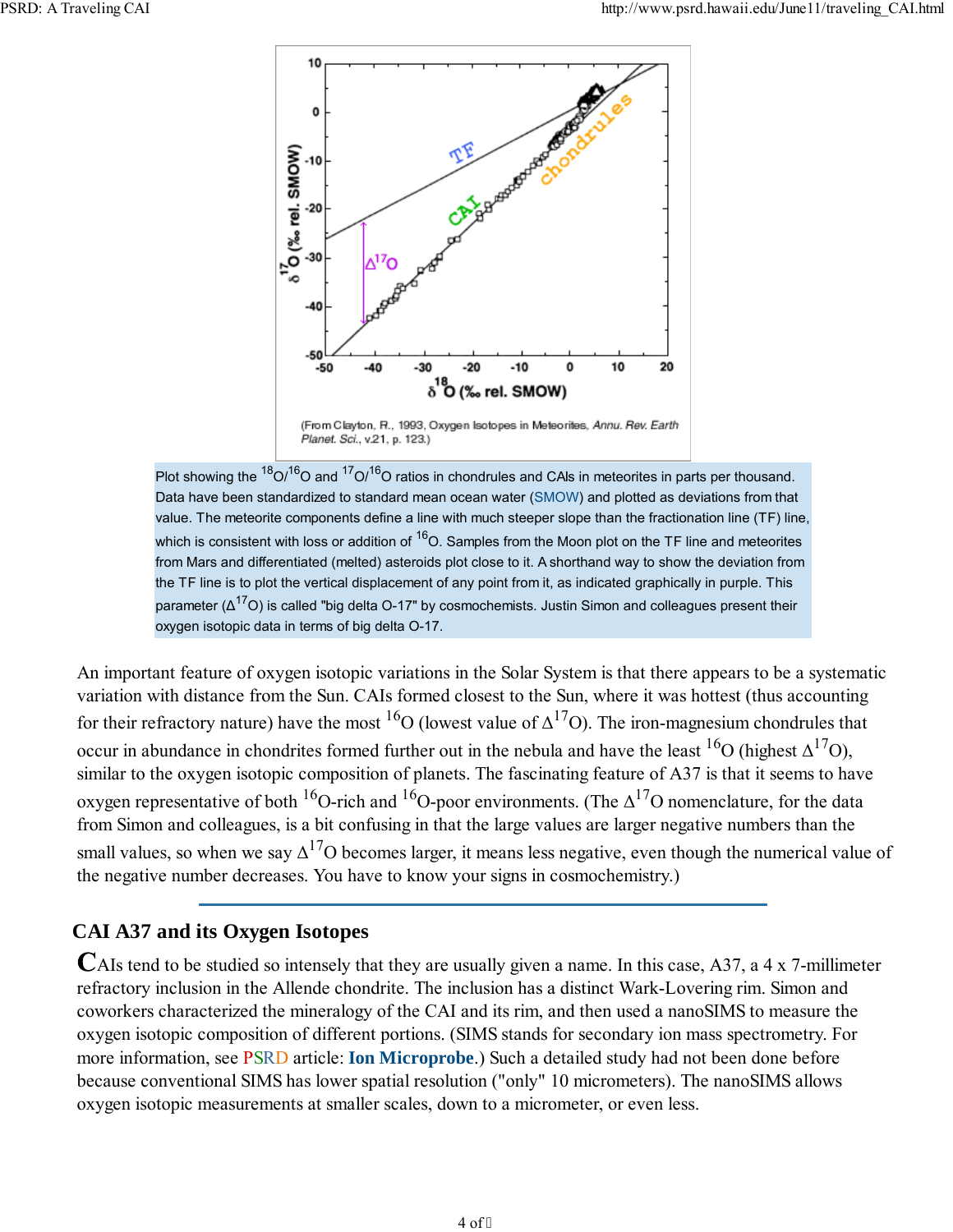**A37 Mineral Composition** 



Map of the minerals in inclusion A37 made from elemental X-ray maps. Note the distinctive Wark-Lovering rim and its layers: blue represents the spinel and perovskite layer, yellow the pyroxene-rich layer, and green the layer dominated by forsterite (magnesium-rich olivine). The sodalite (red spots) formed by alteration of the rim materials. Melilite makes up most of the CAI. The labeled dashed lines show where nanoSIMS or electron microprobe measurement traverses were made.

Oxygen isotopic compositions in the A37 CAI and its rim cover a vast range on the classic oxygen diagram (see below). The interior of the CAI is enriched in <sup>16</sup>O (low  $\Delta^{17}$ O), but <sup>16</sup>O decreases ( $\Delta^{17}$ O increases) in the melilite near the rim, as shown clearly in the traverses (see traverse diagram below), approaching the value for planets. The rim itself is again rich in  ${}^{16}O$  (low  $\Delta {}^{17}O$ ).



Oxygen isotopic composition of CAI A37 and its rim. The data fall along the line designated CCAM (carbonaceous chondrite anhydrous mineral, basically the same as the "CAI" line in the oxygen diagram above), where data from numerous carbonaceous chondrites plot. Symbols represent different minerals and regions of the inclusions and its rim. Black circles are terrestrial spinel standards used for calibration.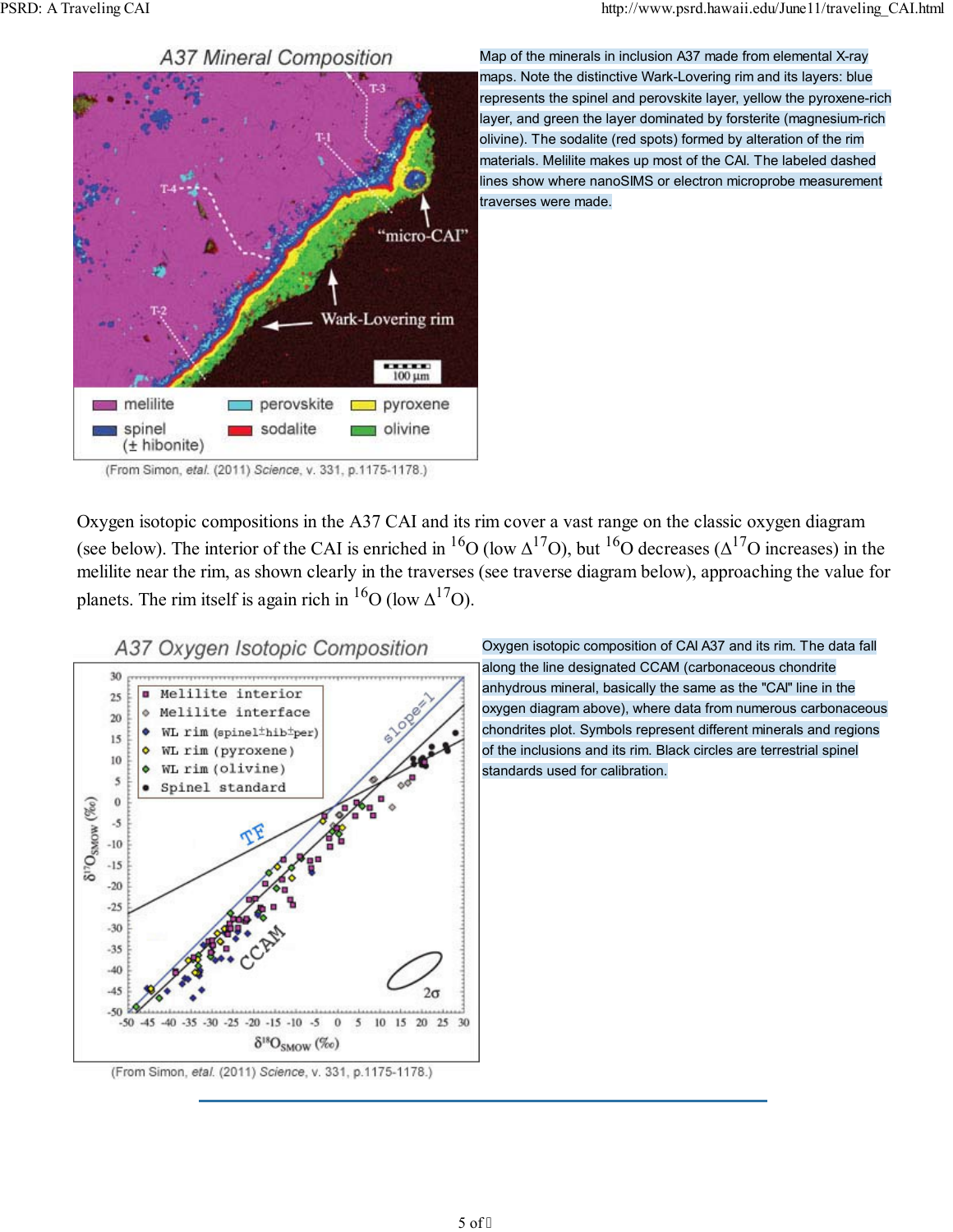

A37 Oxygen Isotope Zoning

(From Simon, etal. (2011) Science, v. 331, p.1175-1178.)

One of the nanoSIMS traverses across A37 and the Wark-Lovering rim. The tiny nanoSIMS spots can be seen in the gray image, which is a backscattered electron image taken with a scanning electron microscope. Mineral distributions (color map) of the same region were obtained from elemental X-ray maps. The black and white scale bar has 10-micrometer increments. The traverse shows low  $\Delta^{17}$ O in the CAI's melilite interior.  $\Delta^{17}$ O increases (approaching zero) towards the rim, then plummets to extremely low values, before oscillating around the value typical of the CAI interior. Simon and colleagues suggest that this variation in oxygen isotopic composition indicates formation of the CAI in an <sup>16</sup>O-rich (low  $\Delta^{17}$ O) environment close to the Sun, followed by immersion in a gas low in <sup>16</sup>O further from the Sun. The inclusion and its rim were added in an environment that was again rich in  $16$ O, implying migration back in towards the Sun.

## **A37's Journey**

The inclusion, A37, formed relatively close to the Sun where the temperature of the dusty disk was hot and  $16$ O was highest. The high temperature led to condensation of refractory elements and minerals formed from them. The inclusion, not yet decorated with its Wark-Lovering rim, traveled further from the Sun, to a region where  $^{16}$ O was lower. The  $^{16}$ O-depleted gas reacted with the outer part of A37, producing the region with a gradual increase in  $\Delta^{17}$ O in the inclusion (see traverse diagram above). Diffusion calculations by Simon and coworkers indicate that A37 was exposed to the  ${}^{16}$ O-depleted gas for about 500 years if the temperature was 1600 Kelvin, or possibly as long as 500,000 years if the temperature was only 1200 Kelvin.

The Wark-Lovering rim may have begun to form in the region where  $16$ O was low (like that in the planets), but most seems to have formed when A37 had traveled back to an environment richer in  $^{16}O$ . Considering the variations in  $\Delta^{17}$ O in the Wark-Lovering rim and distinct increase in the margin of the melilite interior, Simon and colleagues conclude that the inclusion experienced at least three nebular oxygen isotopic environments: Formation of the CAI, exchange with a  $^{16}O$ -poor gas, and formation of the rim in a largely  $^{16}O$ -rich environment. The data indicate this CAI traveled to and from distinctive, oxygen isotopic reservoirs in the solar nebula.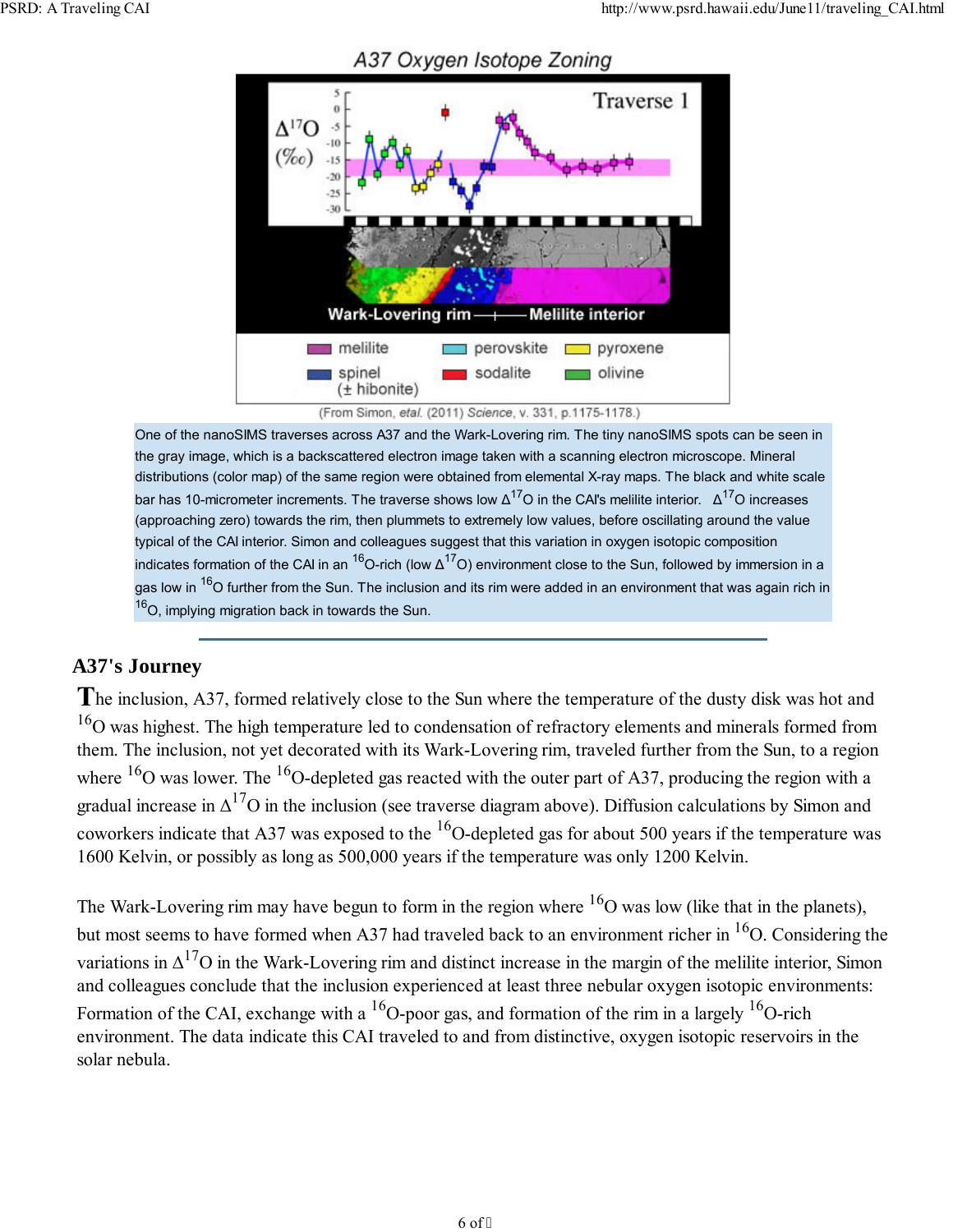

heated near the Sun circulate to the outer Solar System to the cold regions where comets formed. The work by Justin Simon suggests that materials also traveled back in towards the Sun, or at least out of the mid-plane of the disk.

## **The Dynamic Solar Nebula**

The solar nebula is more of a process than a place, and it was a dynamic process, as illustrated by Justin Simon's traveling CAI. Cosmochemists already knew that materials transferred from the inner to the outer parts of the Solar System (see diagram above), as evidenced by the presence of crystalline silicates in comets. Olivine and other silicates have been observed in interplanetary dust particles (many from comets), in samples returned from comet Wild 2 by the Stardust mission, and in the impact plume generated when the Deep Impact mission smashed a 500-kilogram chunk of copper into comet Tempel-1. The inclusion A37, however, suggests migration of materials further from the Sun and then back again, showing even more dynamic behavior of the gas and dust cloud in which the planets formed.

A37 is just one inclusion, of course. Cosmochemists will be examining more of them, using the latest analytical devices, such as the nanoSIMS. The CAI road trip is just beginning to be understood.